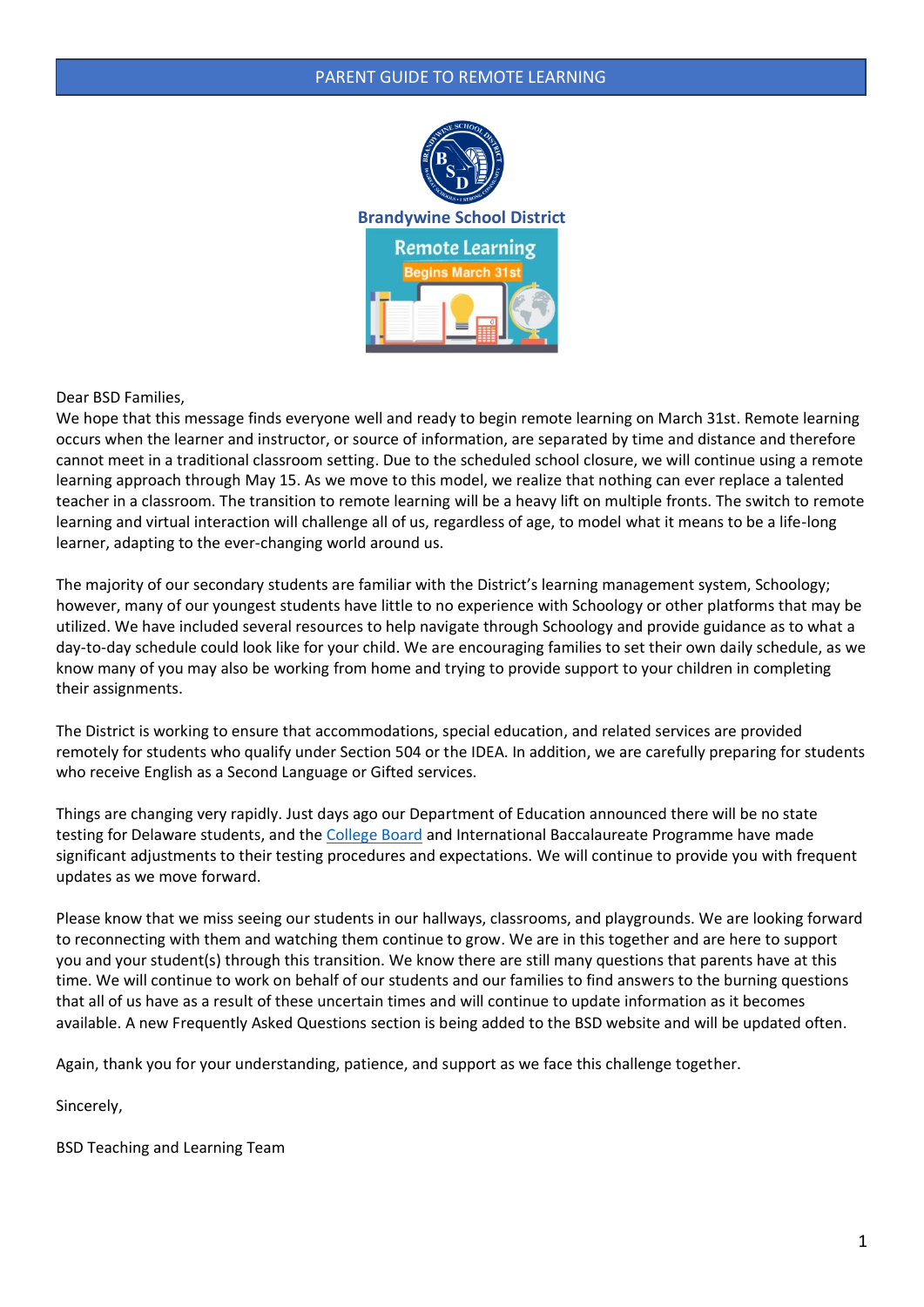

- Students will have access to digital materials and other instructional activities to remain engaged in learning during the time schools remain closed.
- Digital resources will be designated as "Core Materials" or "Supplemental Materials."
	- o Core Materials will be used as the main instructional programs for all students in the designated grade levels.
	- o Supplemental Materials will be available for enhancement/enrichment activities, conducting research, or recreational reading.

| ON<br>E                              | В<br><b>Brandywine School District Remote Instructional Plan</b>      |                                                                                                                                                                                                                                                                                                                                                                                                                                                                                                                                                                |                             |       |           |                       |                           |                |                                |           |             |        |                               |           |                              |                      |            |                          |                             |                     |             |             |               |
|--------------------------------------|-----------------------------------------------------------------------|----------------------------------------------------------------------------------------------------------------------------------------------------------------------------------------------------------------------------------------------------------------------------------------------------------------------------------------------------------------------------------------------------------------------------------------------------------------------------------------------------------------------------------------------------------------|-----------------------------|-------|-----------|-----------------------|---------------------------|----------------|--------------------------------|-----------|-------------|--------|-------------------------------|-----------|------------------------------|----------------------|------------|--------------------------|-----------------------------|---------------------|-------------|-------------|---------------|
|                                      |                                                                       |                                                                                                                                                                                                                                                                                                                                                                                                                                                                                                                                                                |                             |       |           | <b>CORE MATERIALS</b> |                           |                |                                |           |             |        | <b>SUPPLEMENTAL MATERIALS</b> |           |                              |                      |            |                          |                             |                     |             |             |               |
|                                      | <b>Assignments Are</b><br><b>Accessed Through</b><br><b>Schoology</b> | <han academy<="" th=""><th>Scholastic At-Home Learning</th><th>EPIC!</th><th>Newsela</th><th>DreamBox Math</th><th>රි<br/>Eureka Knowledge to</th><th>Eureka Modules</th><th>LearnZillion Illustrative Math</th><th>DBQs</th><th>TCI-Science</th><th>Gizmos</th><th>Common Lit</th><th>I-Civics</th><th>PBS News Hour and News Media</th><th>Research-UDlibsearch</th><th>DefineSTEM</th><th>NYTimes Learning Network</th><th><b>STEAM Teaching Tools</b></th><th>Zearn - Eureka Math</th><th><b>NOVA</b></th><th>Smithsonian</th><th>Exploratorium</th></han> | Scholastic At-Home Learning | EPIC! | Newsela   | DreamBox Math         | රි<br>Eureka Knowledge to | Eureka Modules | LearnZillion Illustrative Math | DBQs      | TCI-Science | Gizmos | Common Lit                    | I-Civics  | PBS News Hour and News Media | Research-UDlibsearch | DefineSTEM | NYTimes Learning Network | <b>STEAM Teaching Tools</b> | Zearn - Eureka Math | <b>NOVA</b> | Smithsonian | Exploratorium |
|                                      | <b>Language Arts/Reading</b>                                          |                                                                                                                                                                                                                                                                                                                                                                                                                                                                                                                                                                | $\bullet$                   | ٠     |           |                       |                           |                |                                |           |             |        |                               |           |                              |                      |            |                          |                             |                     |             |             |               |
| $K-2$                                | <b>Mathematics</b>                                                    |                                                                                                                                                                                                                                                                                                                                                                                                                                                                                                                                                                |                             |       |           | ٠                     |                           | ٠              |                                |           |             |        |                               |           |                              |                      |            |                          |                             | ٠                   |             |             |               |
|                                      | <b>Science</b>                                                        |                                                                                                                                                                                                                                                                                                                                                                                                                                                                                                                                                                | $\bullet$                   | ٠     |           |                       |                           |                |                                |           |             |        |                               |           |                              |                      | ٠          |                          |                             |                     | ٠           |             |               |
|                                      | <b>Social Studies</b>                                                 |                                                                                                                                                                                                                                                                                                                                                                                                                                                                                                                                                                | $\bullet$                   | ٠     |           |                       |                           |                |                                |           |             |        |                               |           |                              |                      |            |                          |                             |                     |             |             |               |
|                                      | <b>Language Arts/Reading</b>                                          |                                                                                                                                                                                                                                                                                                                                                                                                                                                                                                                                                                | $\bullet$                   | ٠     | ٠         |                       |                           |                |                                |           |             |        |                               |           |                              |                      |            |                          |                             |                     |             |             |               |
| ၯ                                    | <b>Mathematics</b>                                                    |                                                                                                                                                                                                                                                                                                                                                                                                                                                                                                                                                                |                             |       |           | ٠                     | ٠                         | $\bullet$      |                                |           |             |        |                               |           |                              |                      |            |                          |                             | $\bullet$           |             |             |               |
| ന                                    | <b>Science</b>                                                        |                                                                                                                                                                                                                                                                                                                                                                                                                                                                                                                                                                | ٠                           | ٠     | ٠         |                       |                           |                |                                |           |             |        |                               |           |                              |                      | ٠          |                          | $\bullet$                   |                     | ٠           | $\bullet$   |               |
|                                      | <b>Social Studies</b>                                                 |                                                                                                                                                                                                                                                                                                                                                                                                                                                                                                                                                                | $\bullet$                   |       | ٠         |                       |                           |                |                                |           |             |        |                               |           |                              |                      |            |                          |                             |                     |             |             |               |
| $\infty$<br>ە                        | <b>Language Arts/Reading</b>                                          | $\bullet$                                                                                                                                                                                                                                                                                                                                                                                                                                                                                                                                                      |                             |       | $\bullet$ |                       |                           |                |                                |           |             |        | ٠                             | ٠         | $\bullet$                    | $\bullet$            | ٠          | $\bullet$                |                             |                     |             |             |               |
|                                      | <b>Mathematics</b>                                                    | $\bullet$                                                                                                                                                                                                                                                                                                                                                                                                                                                                                                                                                      |                             |       |           |                       |                           |                | ۰                              |           |             |        |                               |           |                              |                      |            |                          |                             |                     |             |             |               |
|                                      | <b>Science</b>                                                        |                                                                                                                                                                                                                                                                                                                                                                                                                                                                                                                                                                |                             |       | ٠         |                       |                           |                |                                |           | ٠           | ٠      |                               |           | $\bullet$                    | $\bullet$            | ٠          |                          | $\bullet$                   |                     | ٠           | $\bullet$   | ٠             |
|                                      | <b>Social Studies</b>                                                 | $\bullet$                                                                                                                                                                                                                                                                                                                                                                                                                                                                                                                                                      |                             |       | $\bullet$ |                       |                           |                |                                | $\bullet$ |             |        |                               | ۰         | $\bullet$                    | $\bullet$            | ٠          | ٠                        |                             |                     |             |             |               |
| $\mathbf{\tilde{z}}$<br>$\mathbf{5}$ | <b>Language Arts/Reading</b>                                          | $\bullet$                                                                                                                                                                                                                                                                                                                                                                                                                                                                                                                                                      |                             |       | $\bullet$ |                       |                           |                |                                |           |             |        | ٠                             | ٠         | $\bullet$                    | $\bullet$            | $\bullet$  | $\bullet$                |                             |                     |             |             |               |
|                                      | <b>Mathematics</b>                                                    | $\bullet$                                                                                                                                                                                                                                                                                                                                                                                                                                                                                                                                                      |                             |       |           |                       | ٠                         | ٠              |                                |           |             |        |                               |           |                              |                      |            |                          |                             |                     |             |             |               |
|                                      | <b>Science</b>                                                        | ٠                                                                                                                                                                                                                                                                                                                                                                                                                                                                                                                                                              |                             |       | ٠         |                       |                           |                |                                |           |             | ٠      |                               |           | ٠                            | $\bullet$            | ٠          |                          | ٠                           |                     | ٠           | ٠           | $\bullet$     |
|                                      | <b>Social Studies</b>                                                 | $\bullet$                                                                                                                                                                                                                                                                                                                                                                                                                                                                                                                                                      |                             |       | $\bullet$ |                       |                           |                |                                | $\bullet$ |             |        |                               | $\bullet$ | $\bullet$                    | $\bullet$            |            | $\bullet$                |                             |                     |             | $\bullet$   |               |

• Standard Curriculum - resources that provide support to our content  $ESCHO<sub>O</sub>$ 

 $ESCHO<sub>O</sub>$ 

| EDIT<br>BR.<br>В<br><b>IECRY</b> | <b>OF</b><br>HOOLS . IST<br><b>Assignments Are</b><br><b>Accessed Through</b><br><b>Schoology</b> | <b>Brandywine School District Remote Instructional Plan</b><br>Kennedy Center | <b>Artforkids</b> | colorwithleo | <b>Dick Blick</b> | Moma      | Smartmusic | Mindfulmusic | Musictheory | Shapeamerica | Kidshealth.org | Fitnessgram | American Heart and Lung Assoc | Code.org  | Type to Learn | Passport  |  |
|----------------------------------|---------------------------------------------------------------------------------------------------|-------------------------------------------------------------------------------|-------------------|--------------|-------------------|-----------|------------|--------------|-------------|--------------|----------------|-------------|-------------------------------|-----------|---------------|-----------|--|
|                                  | Art                                                                                               | ٠                                                                             | ٠                 | ٠            | $\bullet$         | $\bullet$ |            |              |             |              |                |             |                               |           |               |           |  |
| $K-2$                            | <b>Music</b>                                                                                      | ٠                                                                             |                   |              |                   |           | ٠          | ۰            | ٠           |              |                |             |                               |           |               |           |  |
|                                  | <b>Physical Education</b>                                                                         |                                                                               |                   |              |                   |           |            |              |             | ٠            | $\bullet$      | $\bullet$   | $\bullet$                     |           |               |           |  |
|                                  | Library                                                                                           |                                                                               |                   |              |                   |           |            |              |             |              |                |             |                               | ٠         | ٠             |           |  |
|                                  | Art                                                                                               | ٠                                                                             | ٠                 | $\bullet$    | $\bullet$         | ٠         |            |              |             |              |                |             |                               |           |               |           |  |
|                                  | <b>Music</b>                                                                                      | $\bullet$                                                                     |                   |              |                   |           | ٠          | ۰            | ٠           |              |                |             |                               |           |               |           |  |
| $3-5$                            | <b>Physical Education</b>                                                                         |                                                                               |                   |              |                   |           |            |              |             | ٠            | ٠              | ٠           | $\bullet$                     |           |               |           |  |
|                                  | Library                                                                                           |                                                                               |                   |              |                   |           |            |              |             |              |                |             |                               | $\bullet$ | $\bullet$     |           |  |
|                                  | Art                                                                                               | ٠                                                                             | ٠                 | ٠            | $\bullet$         | ٠         |            |              |             |              |                |             |                               |           |               |           |  |
| $6-8$<br>$9 - 12$                | <b>Music</b>                                                                                      | ٠                                                                             |                   |              |                   |           | ٠          | ٠            | ٠           |              |                |             |                               |           |               |           |  |
|                                  | <b>Physical Education/Health</b>                                                                  |                                                                               |                   |              |                   |           |            |              |             | ۰            | $\bullet$      | $\bullet$   | $\bullet$                     | $\bullet$ |               |           |  |
|                                  | <b>World Language</b>                                                                             |                                                                               |                   |              |                   |           |            |              |             |              |                |             |                               |           |               | $\bullet$ |  |
|                                  | Art                                                                                               | $\bullet$                                                                     |                   |              | $\bullet$         | $\bullet$ |            |              |             |              |                |             |                               |           |               |           |  |
|                                  | <b>Music</b>                                                                                      | ٠                                                                             |                   |              |                   |           | ٠          |              |             |              |                |             |                               |           |               |           |  |
|                                  | <b>Physical Education/Health</b>                                                                  |                                                                               |                   |              |                   |           |            |              |             | ٠            | ٠              | $\bullet$   | $\bullet$                     | $\bullet$ |               |           |  |
|                                  | <b>World Language</b>                                                                             |                                                                               |                   |              |                   |           |            |              |             |              |                |             |                               |           |               | ٠         |  |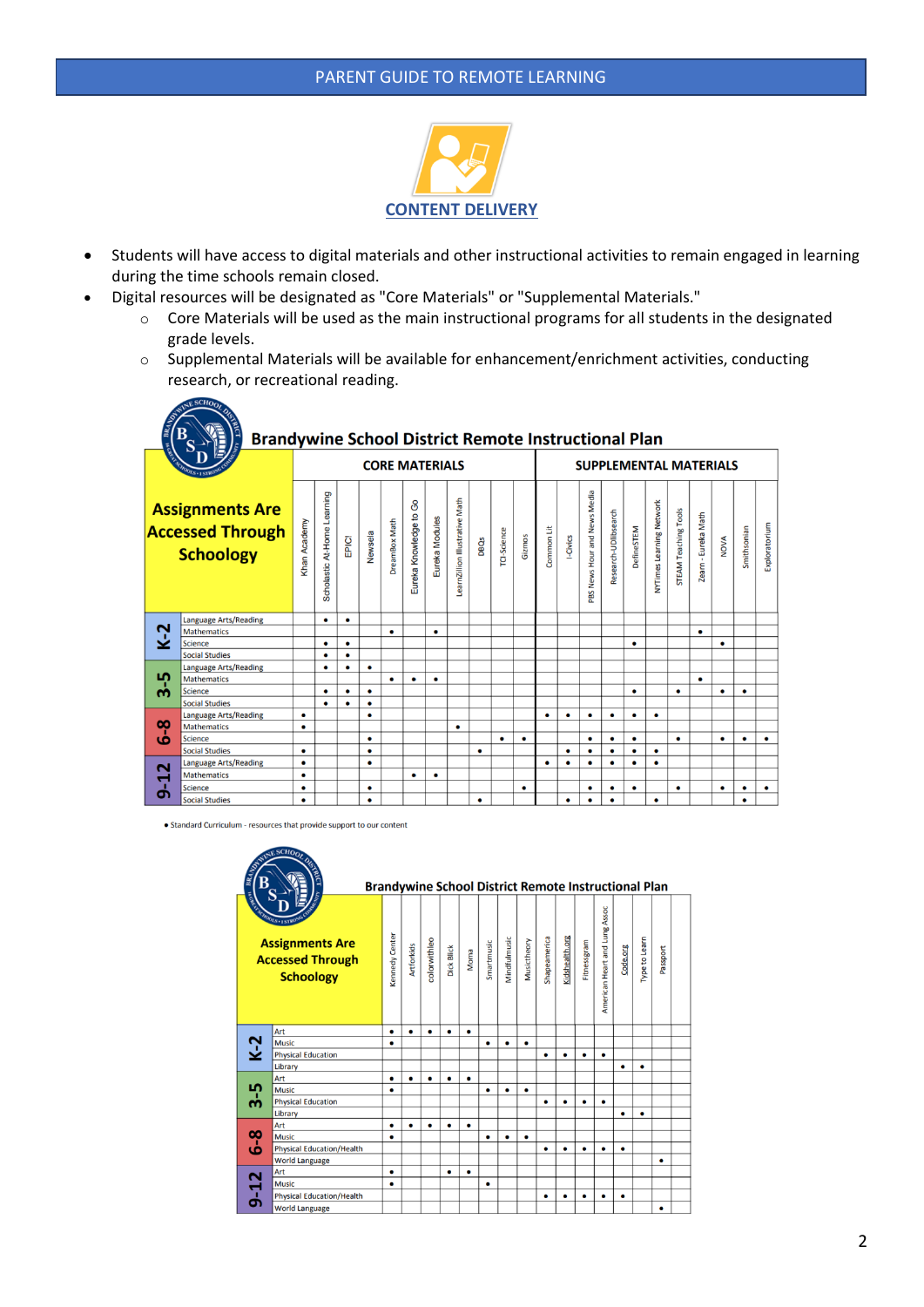## **Essential/Critical Skills and Concepts**

Remote instruction during the third marking period will provide opportunities for students to complete any outstanding work or make up assignments. The third marking period will provide opportunity for review and reinforcement of learning. We have extended the marking period to end on April 9. Moving forward, the fourth marking period will focus on essential skills and concepts.

| <b>Instructional Guidelines for Students</b> |                                                                                                                                                                                                                                                                                                                                                                                                                                                                                                                             |  |  |  |  |  |
|----------------------------------------------|-----------------------------------------------------------------------------------------------------------------------------------------------------------------------------------------------------------------------------------------------------------------------------------------------------------------------------------------------------------------------------------------------------------------------------------------------------------------------------------------------------------------------------|--|--|--|--|--|
|                                              | <b>Preschool and Elementary</b>                                                                                                                                                                                                                                                                                                                                                                                                                                                                                             |  |  |  |  |  |
| Pre-K                                        | Daily Learning Time on Lessons: 30 minutes of instruction<br>(three 10-minute videos using the Big Day curriculum)<br>Learning includes, but is not limited to:<br><b>Morning Circle</b><br>٠<br>Read Aloud (literacy)<br>Math<br>Social Emotional Learning<br>Handwriting<br>$\bullet$<br>Science/Social Studies embedded<br>Additional hands-on activities between instruction:<br>Imaginative play<br>Creative arts<br>Music and movement<br>Outdoor exploration<br>$\bullet$<br>Exercise<br>Fine/Gross motor activities |  |  |  |  |  |
| <b>Grades</b><br>$K-2$                       | Daily Learning Time on Lessons: 45 minutes of instruction<br>(10-15 minute blocks of time)<br>Learning includes, but is not limited to:<br>Reading/Writing<br>$\bullet$<br>Math<br>٠<br>P.E., Art, Music, etc.<br><b>Social Emotional Learning</b><br>$\bullet$<br>Science/Social Studies embedded<br>Special Education services will be embedded within the lesson or may be provided in a<br>pull-out format.<br>*Work can be completed through online resources or paper and pencil, as assigned by<br>the teacher.      |  |  |  |  |  |
| <b>Grades</b><br>$3 - 5$                     | Daily Learning Time on Lessons: 60-90 minutes<br>(10-15 minute blocks of time)<br>Learning includes, but is not limited to:<br>Reading/Writing<br>$\bullet$<br>Math<br>P.E., Art, Music, etc.<br><b>Social Emotional Learning</b><br>Science/Social Studies embedded                                                                                                                                                                                                                                                        |  |  |  |  |  |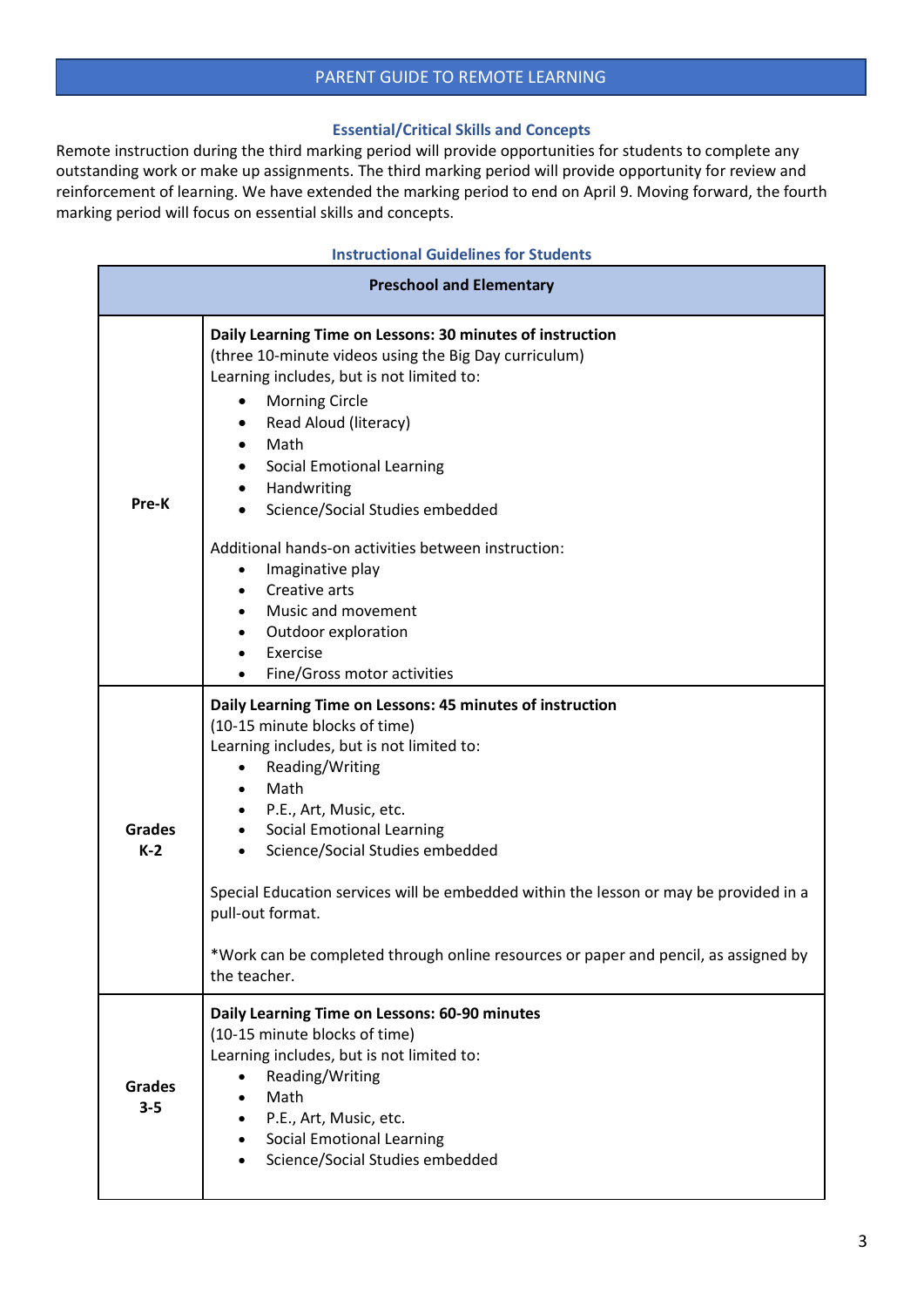|                                         | Special Education services will be embedded within the lesson or may be provided in a<br>pull-out format.                                                                                                                                                                                                                                                                                                                                                                                                                                                                                |  |  |  |  |  |  |  |  |
|-----------------------------------------|------------------------------------------------------------------------------------------------------------------------------------------------------------------------------------------------------------------------------------------------------------------------------------------------------------------------------------------------------------------------------------------------------------------------------------------------------------------------------------------------------------------------------------------------------------------------------------------|--|--|--|--|--|--|--|--|
|                                         | *Work can be completed through online resources or paper and pencil, as assigned by<br>the teacher.                                                                                                                                                                                                                                                                                                                                                                                                                                                                                      |  |  |  |  |  |  |  |  |
|                                         | <b>Secondary</b>                                                                                                                                                                                                                                                                                                                                                                                                                                                                                                                                                                         |  |  |  |  |  |  |  |  |
| <b>Middle and</b><br><b>High School</b> | Daily Learning Time on Core Lessons: 3 hours per day<br>(45 minutes for each block)<br>After 15-30 minutes, strongly recommend students get up and move.<br>Learning includes, but is not limited to:<br>Reading/Writing<br>Reviewing class notes/online lectures<br>Practice activities<br>Discussion boards<br><b>Online Resources</b><br>Content based activities<br>Special Education services will be embedded within the lesson or may be provided in a<br>pull-out format.<br>*Work can be completed through online resources or paper and pencil, as assigned by<br>the teacher. |  |  |  |  |  |  |  |  |
| 18-21<br>Program                        | Daily Learning Time on Core Lessons: 2-3 hours per day<br>Learning includes, but is not limited to:<br>Vocational training/tasks<br>Web-based training of job skills<br><b>Resume Building</b><br>Independent Living Skills Instruction<br><b>Recreation/Leisure Training</b>                                                                                                                                                                                                                                                                                                            |  |  |  |  |  |  |  |  |

## **Instructional Format**

Schoology is our primary learning management system, and you will see that most of our teachers will utilize this tool to provide students with their weekly assignments. Parent guidance for how to access Schoology has been provided on the website. We do recognize that that some teachers have already begun utilizing other tools (e.g. Class Dojo, Google Classroom, Schoology Conferences, etc.) that are most familiar to their students and families.

Each week, teachers will post assignments for core lessons for the week. New material will be loaded and posted at the beginning of each week. Even though it will contain a week's worth of material, families can determine their own schedule, using the guidance from the Instructional Guidelines for Students (above) to help their child complete their assignments. We've also provided a sample daily schedule for consideration.

8:00 a.m. – Wake up, eat breakfast, brush teeth, etc.

9:00 a.m. – Exercise, get dressed, family time

9:30-11:00 a.m. – Academic time - get necessary learning materials and spend time on lessons

- Grades K-2 (20-25 minutes- remember to get up and move after 10-15 minutes)
- Grades 3-5 (30-45 minutes- remember to get up and move after 10-15 minutes)
- Middle/High School (1.5 hours- remember to get up and move after 15-30 minutes)

11:00 a.m. - Take a quick stretch and nutrition break

11:30 a.m. -12:00 p.m. – Creative time (cooking, crafts, Legos, drawings, music, dance)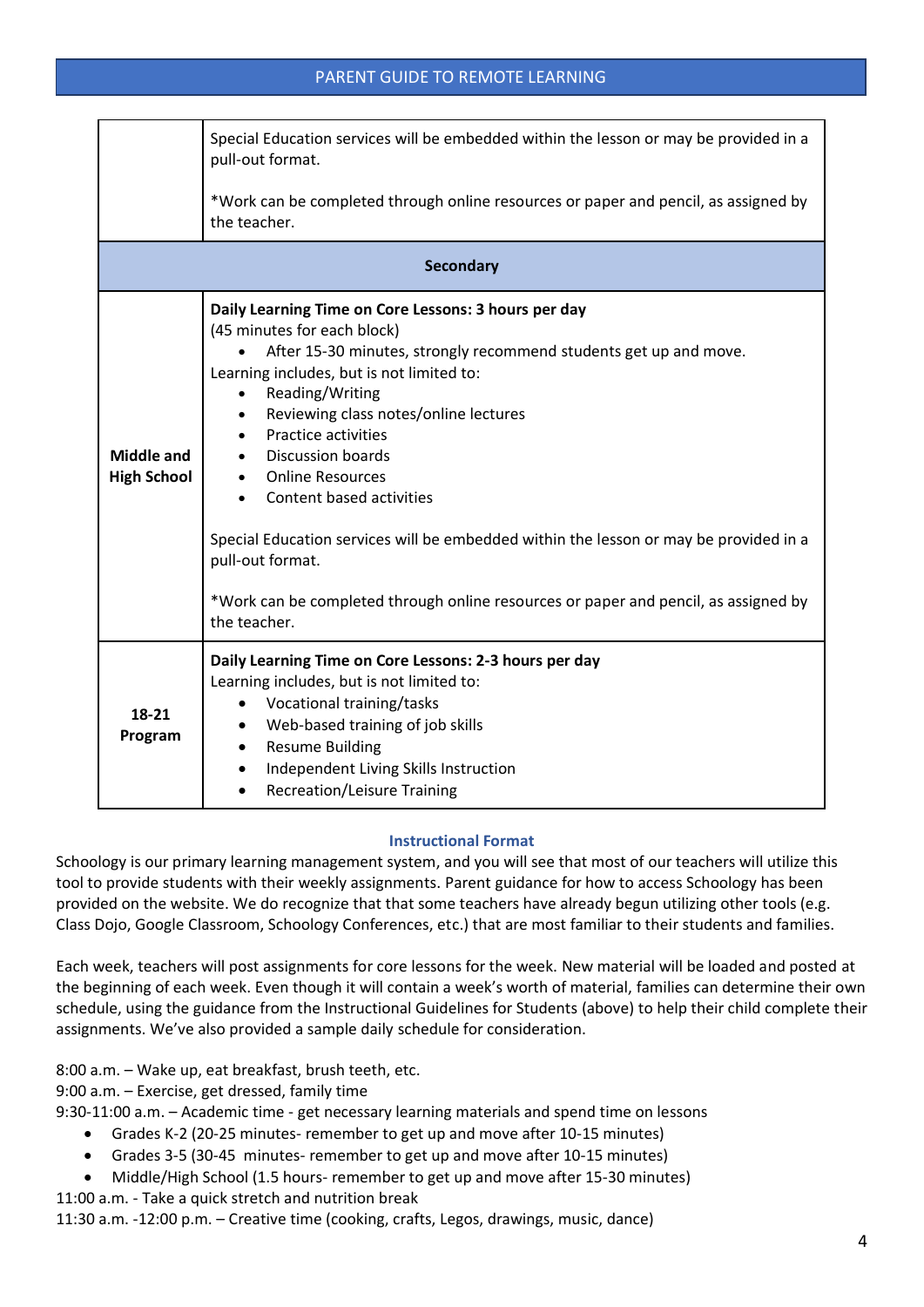12:00 p.m. – Chore time

12:30 p.m. - Lunch and movement (walk, exercise)

1:00 p.m. – Quiet time (reading, nap, listen to music)

1:30-3:00 p.m. – Academic time - get necessary learning materials and spend time on lessons

- Grades K-2 (20-25 minutes- remember to get up and move after 10-15 minutes)
- Grades 3-5 (30-45 minutes- remember to get up and move after 10-15 minutes)
- Middle/High School (1.5 hours- remember to get up and move after 15-30 minutes)

3:00 p.m. - Take a quick stretch and nutrition break

3:30-4:30 p.m. – Fresh air

5:00 p.m. - Dinner

6:00-8:00 p.m. – Free time (family games, TV)

## **Office hours**

Teachers will conduct "online office hours" through various formats (discussion boards, email, etc.) each day. Students are encouraged to reach out through Schoology if they need additional support from a teacher. Special Education Teachers/Case Managers will arrange mutually agreeable times to connect with students and families.

## Elementary Office Hours (student/teacher interaction and support)

- 9 a.m. 11 a.m.
- $12 p.m. 2 p.m.$

## Middle and High School Office Hours

- 9 a.m. 10 a.m. Block 1 **or** 5
- 10 a.m. 11 a.m. Block 2 **or** 6
- 1 p.m. -2 p.m. Block 3 **or** 7
- 2 p.m. -3 p.m.- Block 4 **or** 8

\*Check your child's school website for A day B day rotation. March 31<sup>st</sup> will be an A day.

## **Grading**

At this time, we have extended the third marking period to April 9. Students will have the opportunity between now and then to submit outstanding assignments and make-up work. Any new coursework submitted during this time will be considered formative. Grading guidance for the fourth marking period will be forthcoming.

## **Parent Tips for Supporting Remote Learning**

We've developed the general recommendations above for how long your child could spend with each content area and activity in order to best support their learning at home. As educators and parents, we know that every child learns differently and some will need more guidance and structure than others. We are also aware that in many households, there will be competing and conflicting needs when it comes to sharing computers and devices as parents and siblings work and learn at home. Click the link below for tips and suggestions on how others have worked through these challenges.

**[9 tips for parents navigating online learning with their children due to Coronavirus](https://nyulangone.org/news/schools-out-parents-guide-meeting-challenge-during-covid-19-pandemic) [School's Out: A Parents' Guide for Meeting the Challenge During the COVID-19 Pandemic](https://nyulangone.org/news/schools-out-parents-guide-meeting-challenge-during-covid-19-pandemic)**

We recognize that students will not be able to engage in educational and cultural learning experiences as a family due to closures. Below are a list of resources that will allow you to have virtual field trips with your child.

Virtual Museum Tours

[The British Museum,](https://britishmuseum.withgoogle.com/) London [The Detroit Institute of Arts,](https://artsandculture.google.com/partner/detroit-institute-of-arts?hl=en) Detroit